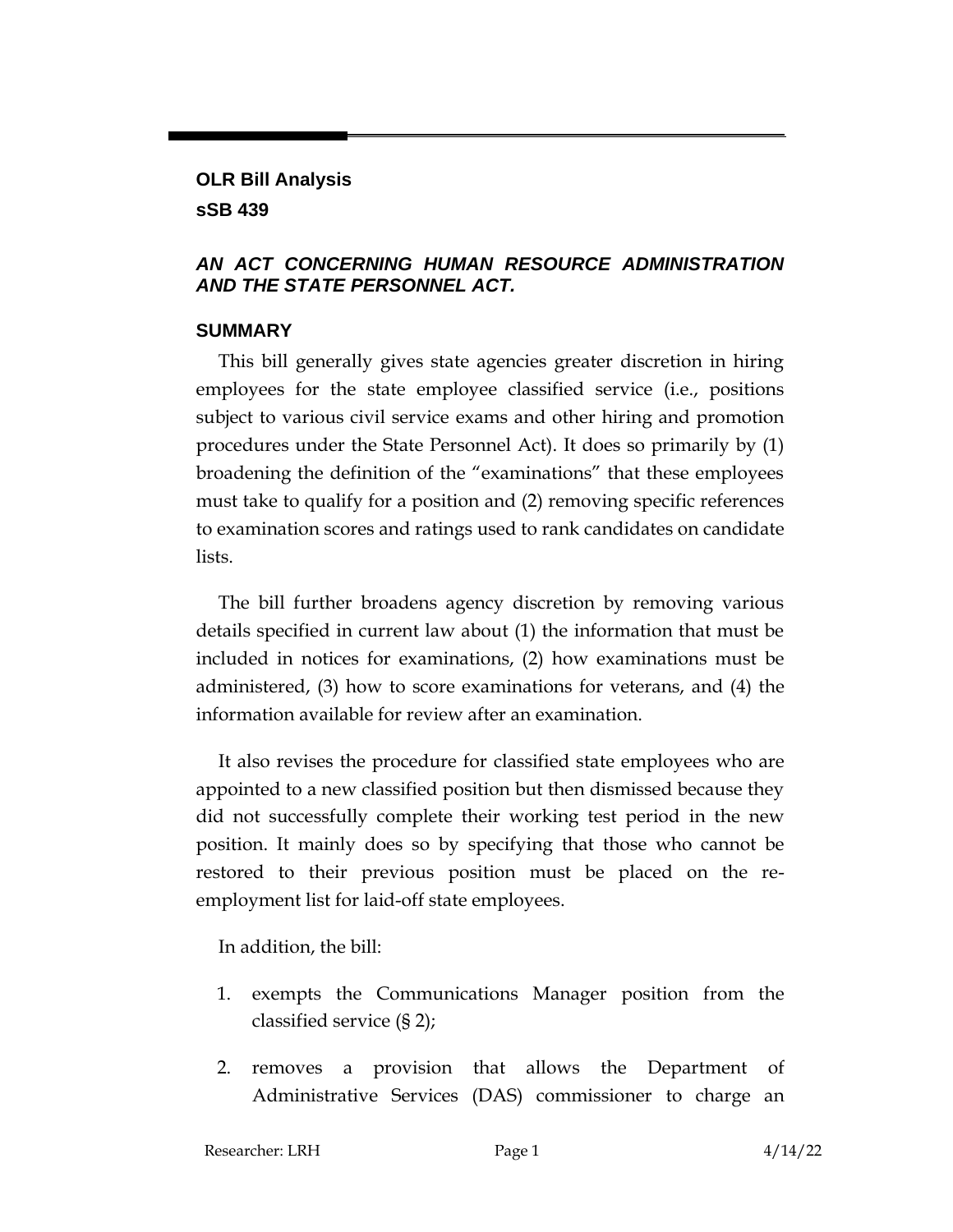examination fee to people who are not state employees (§ 6);

- 3. repeals a requirement for the DAS commissioner to develop a human resources strategic plan for anticipating and meeting the state service's personnel requirements (§ 17);
- 4. specifies when certain positions, under certain circumstances, are considered "non-examined" or "non-competitive"; and
- 5. makes various conforming, minor (§ 7), and technical changes (§§ 14-16).

EFFECTIVE DATE: July 1, 2022

## **§§ 1, 3-6, 9 & 17 — EXAMINATIONS & RATINGS** *Definitions (§§ 1 & 17)*

Existing law generally requires the DAS commissioner to hold examinations to make candidate lists for the various position classes in the classified service (CGS § 5-216). Under current law, these examinations are an assessment device or technique yielding scores or ratings designed to determine a candidate's fitness for a particular position. They may be written or oral tests, demonstrations of skill or physical ability, experience and training evaluations, evaluations of prior performance (for promotions), or any other assessment device or technique appropriate to measure the knowledge, skills, or abilities required to successfully perform the duties of the job.

The bill removes the specific references to scores or ratings and instead more broadly defines an examination as any act, event, process, or technique intended to measure an applicant's knowledge, skills, abilities, and fitness for employment. These may include experience and training requirements, interviews, assessment centers, performance exercises, background checks, and associated suitability determinations or working test periods.

Relatedly, the bill removes current law's definition of "minimum earned rating" (the lowest score or rating that allows a candidate to pass an examination) and repeals a statute that specifies how to determine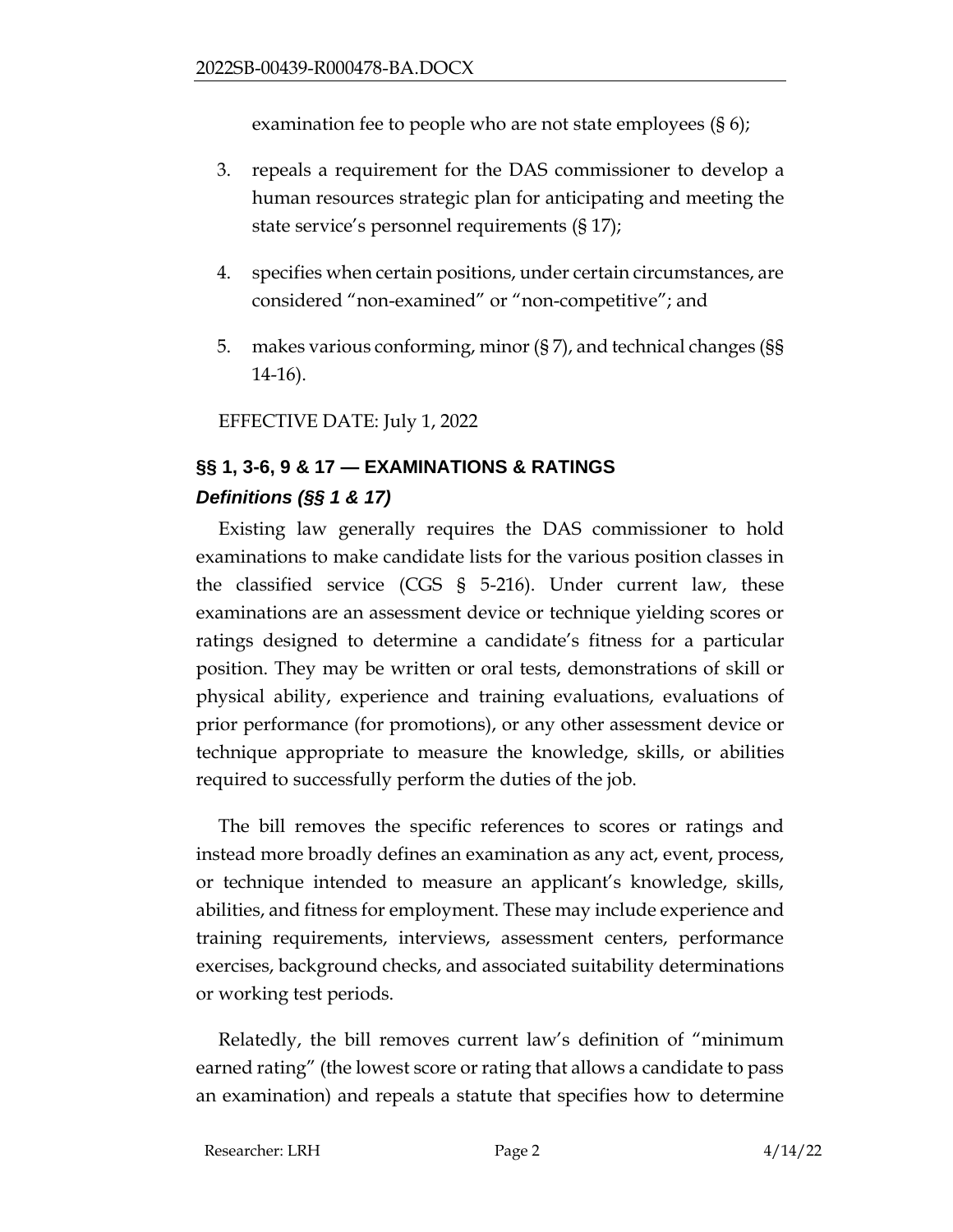the "final earned rating" from the examination.

## *Candidate Lists (§§ 3 & 4)*

By law, when an agency receives approval to hire for a position in the classified service, it must ask the DAS commissioner for a certified candidate list. Under current law, this list must contain each candidate's final earned rating. The bill instead requires that it be comprised of candidates who meet the minimum qualifications for the position.

The bill also removes provisions in current law that generally:

- 1. require the commissioner to place candidates on the candidate list in order of their ratings;
- 2. allow examinations for continuous recruitment to be graded on a pass-fail basis; and
- 3. allow the commissioner, under certain circumstances, to apply a candidate's score from one exam to the candidate list for a different exam or a later exam for the same position.

## *Examination Notices (§ 5)*

Current law generally requires the DAS commissioner to, among other things, (1) prepare lists of preliminary requirements and subject for examinations, (2) post notices about exams in state agencies at least two weeks in advance, (3) hold exams at times and places that most nearly meet the convenience of applicants, and (4) provide public notice about exams and related information at least six days in advance. The bill removes these requirements and instead more broadly requires the commissioner to give initial notice of examination for positions in the classified service in the way that meets the state service's needs.

## *Examination Administration (§ 6)*

Generally, under current law:

1. examinations must (a) be formulated in cooperation with agencies appointing specific classes of employees, (b) be open to all people who may be lawfully appointed to a position in the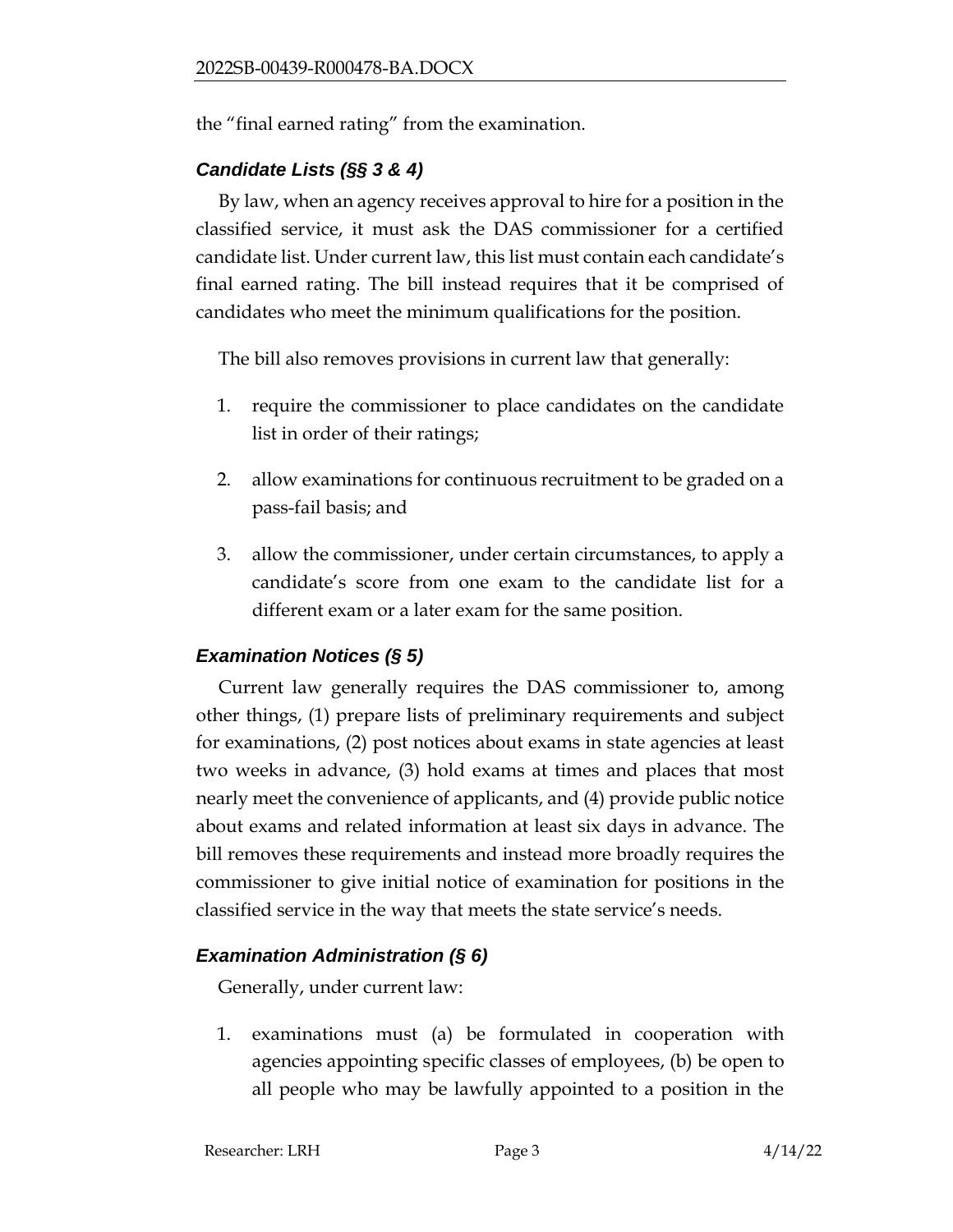class covered by the exam, and (c) have no limitation on age or sex unless it is a bona fide occupational qualification or need;

- 2. all people competing for placement on a candidate list must be (a) administered the same or equivalent examination, unless an accommodation is needed to comply with the federal Americans with Disabilities Act, and (b) required to achieve passing scores; and
- 3. these provisions must be the only determinant for qualification, with no other examination allowed by an agency head to further qualify people without the DAS commissioner's authorization.

The bill removes these and other related provisions and instead broadly requires that the examination be job-related and administered consistently and fairly to determine the qualifications, fitness, and ability of those seeking an appointment.

## *Veterans Exam Scores (§ 8)*

Current law generally requires that certain armed forces members and veterans or, under certain circumstances, their spouses, have extra points added to their earned ratings after they have passed an examination. The bill removes these provisions and instead broadly requires that (1) a person's military service be counted, if appropriate, on a prorated basis toward meeting a position's minimum qualifications and (2) an appointing authority give due consideration for original appointment to any veteran who the DAS commissioner places on a candidate list.

## *Post-Examination Document Review (§ 9)*

Under current law, someone who takes an examination must be given written notice about their final earned rating and the minimum earned rating needed to pass the exam. If they do not pass the exam, they may inspect their papers, markings, background profiles, and other items used to determine their final earned ratings (other than the exam questions), and then appeal their rating to the DAS commissioner.

The bill specifies that this process applies to examinations for

Researcher: LRH Page 4 4/14/22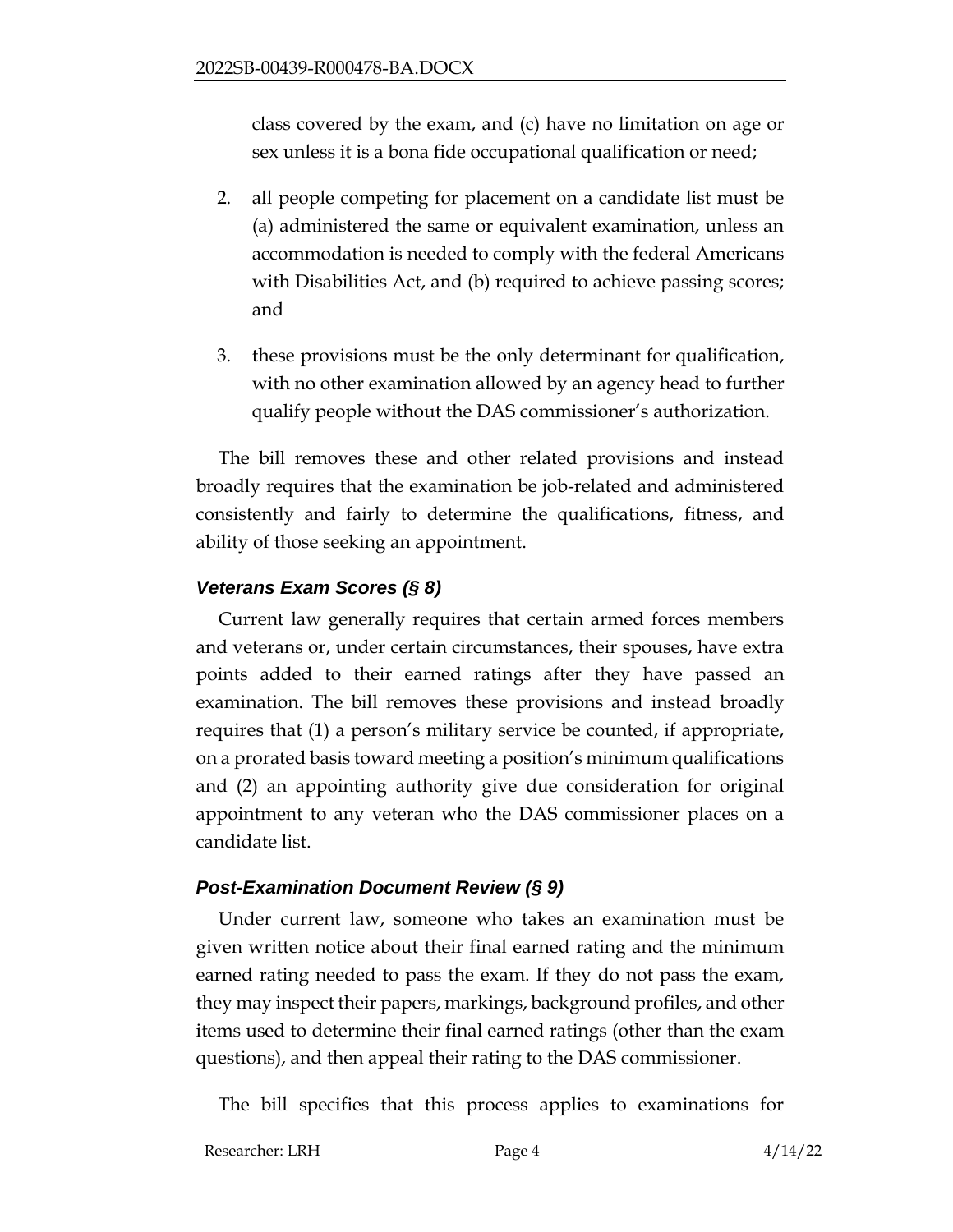placement on a candidate list and limits what they may inspect under these circumstances to only their examination results. It also replaces the various references to earned ratings with "examination results."

## **§ 11 — FAILED WORKING TEST PERIODS**

Current law specifies a process for handling state employees who are appointed to a new position, but do not successfully complete their working test period. In general, those who were promoted to the new position from within the same agency must be restored to a position in the same class they had before the promotion. Those who were appointed from a different agency must be (1) restored in their previous agency to a vacancy in the same or a comparable class, or any other position the employee is qualified to fill, or (2) placed on a reemployment list.

The bill instead requires that both types of employees be restored to a position in the same class and agency they had before their promotion or, if that is not possible, that they be placed on the reemployment list for laid-off state employees established by law. In doing so, it removes the requirement for employees who had been promoted from a different agency to be restored to a vacancy in a comparable class or any other position the employee is qualified to fill.

By law, employees on the reemployment list for laid-off state employees must be rehired in the classifications from which they were laid off or for which they are qualified, as vacancies occur, in the reverse order of layoff (CGS § 5-241).

The bill also removes provisions in current law that specify that (1) the law does not prevent unclassified employees from competing for classified positions if they have the minimum qualifications and (2) in certifying names of eligible candidates sex must be disregarded, unless it is otherwise required by statute or upon the appointing authority's request, with the DAS commissioner's approval.

## **§§ 10, 12 & 13 — NON-EXAMINED & NON-COMPETITIVE POSITIONS**

Existing law, unchanged by the bill, allows the DAS commissioner to